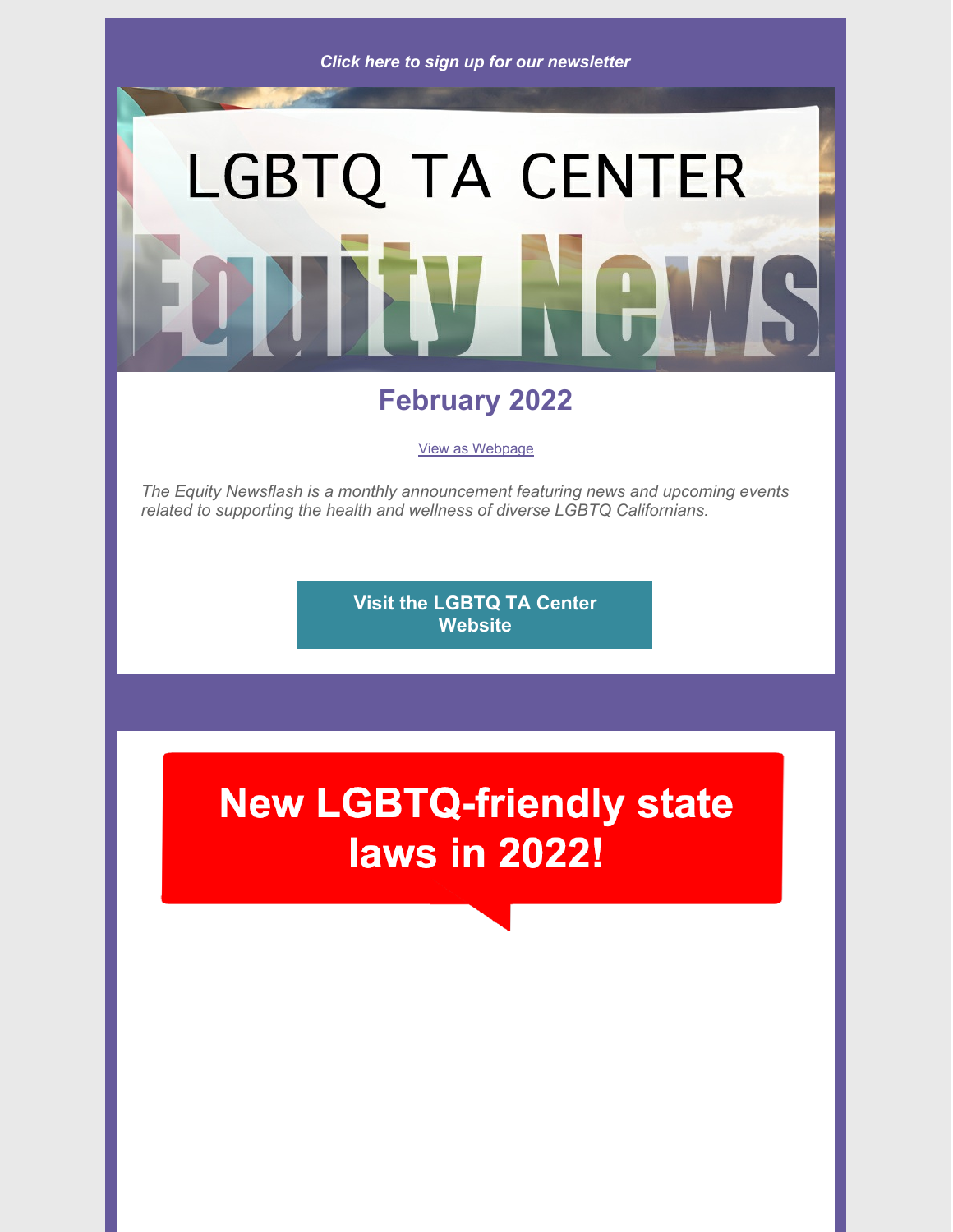

AB 245 ensures that California's public colleges and universities allow former students who are transgender or nonbinary to have their name and gender accurately reflected on their records and diplomas. AB 711 (2019) similarly covered school districts, county offices of education, and charter schools.

SB 258, the HIV and Aging Act, specifies that older people living with HIV are included among those designated as having "greatest social need" when it comes to Calfironai Department of Aging programs and services.

AB 439 adds a "nonbinary" option for death certificates. California already has nonbinary options on driver's licenses and birth certificates.

AB 1094 establishes a three-year pilot program in six counties to track violent deaths in the LGBTQ community (medical offices already collect data on gender, age, ethnicity, and race in violent deaths). California is the first state to implement such a program.

AB 1084 requires that large retailers must remove "boys" and "girls" signs in toy and child care sections, or provide a gender-neutral section for the items.

AB 476 clarifies that in the case of stepparent adoptions, the couple does not need to have been married or in a legal union for a minimum amount of time, or have a specific income or education level. This is important because some county courts have imposed requirements on stepparent adoptions that advocates say are intended to hinder the adoption process for LGBTQ couples.

AB 1184 prevents insurers from disclosing sensitive services that an individual receives under an insurance policy held by another person (such as a parent or spouse). This protects information related to gender-affirming care, behavioral health care, and substance use care.

**Learn More at the Bay Area [Reporter](https://www.ebar.com/news/news//311722) | [Learn](https://qvoicenews.com/2022/01/06/these-lgbtq-related-laws-went-into-effect-in-california-jan-1/) More at Q Voice News**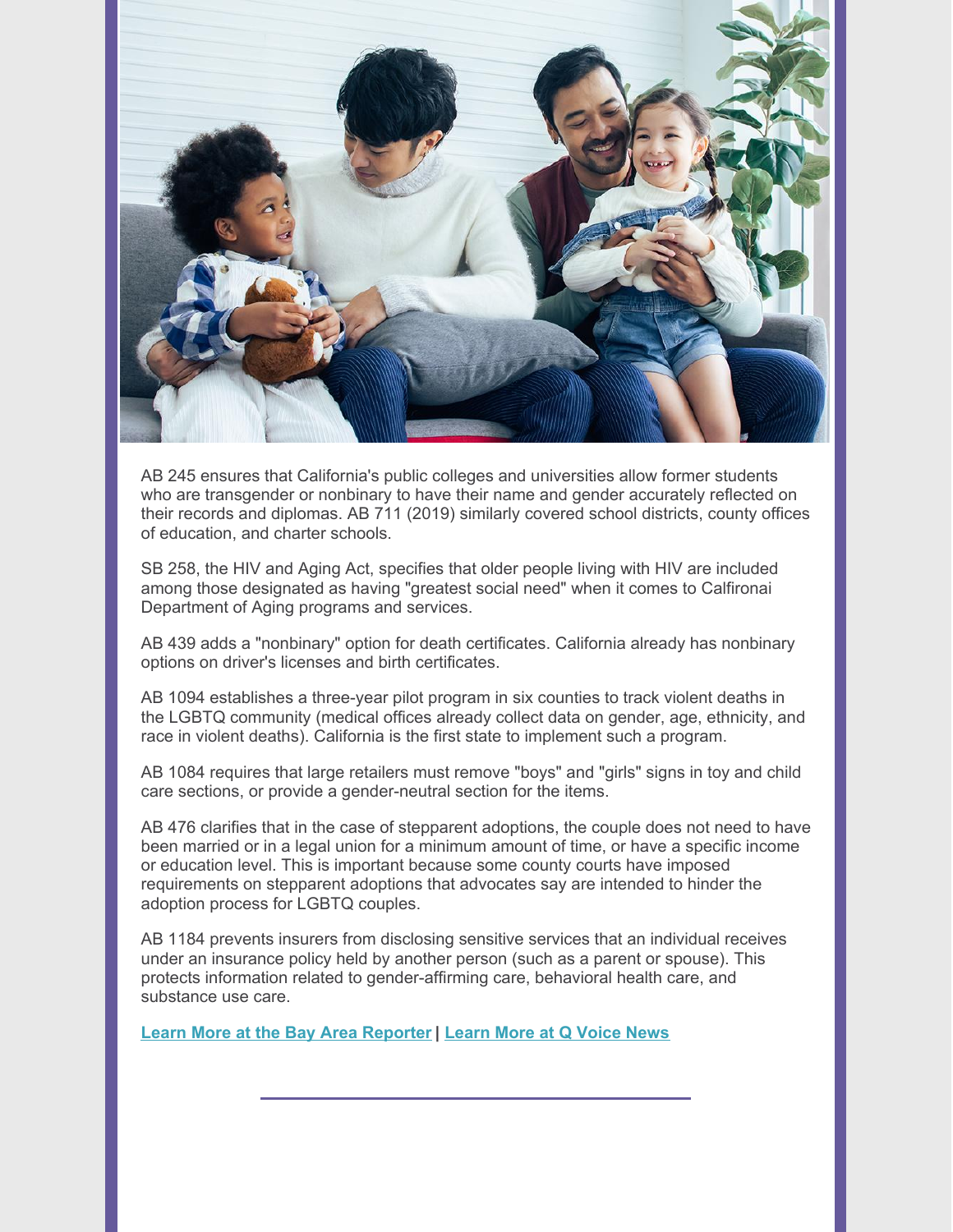## **Learn more about supporting Indigenous LGBTQ folks**

A new publication from the Fenway Institute, "Health Care Considerations for Two-Spirit and LGBTQIA+ Indigenous Communities," discusses key concepts and strategies for supporting these communities. The focus is on health centers, but the information is useful to others as well; check out the excellent resource section (p. 12).

#### **Read the LGBTQ Indigenous [Communities](https://www.lgbtqiahealtheducation.org/wp-content/uploads/2022/01/TFIAP-59_-Health-Care-Considerations-for-Two-Spirit-and-LGBTQIA-Indigenous-Communities_Final.pdf) Guide**

## **Anti-trans laws** hurt youth mental health

A new Trevor Project survey of 820 LGBTQ+ youth found that three-quarters (73%) are tracking recent news related to the transgender community, and two-thirds (66%) felt their mental health was negatively impacted by state laws restricting the rights of transgender people. Among transgender and nonbinary youth, this rate was 85%.

**Read About the Trevor Project [Findings](https://www.thetrevorproject.org/wp-content/uploads/2022/01/TrevorProject_Public1.pdf)**

## Hope to see you soon! **Great events in 2022**

#### **Time to [THRIVE](https://timetothrive.org/registration)** February 9-10 | Virtual

The annual Human Rights Campaign (HRC) Time to THRIVE conference provides a comprehensive opportunity for youth-serving professionals to build awareness and cultural competency, learn current and emerging best practices, and gather resources from leading experts and national organizations in the field.

**34th Annual Creating Change [Conference](https://www.thetaskforce.org/creatingchange.html)** March 19-20 | Virtual